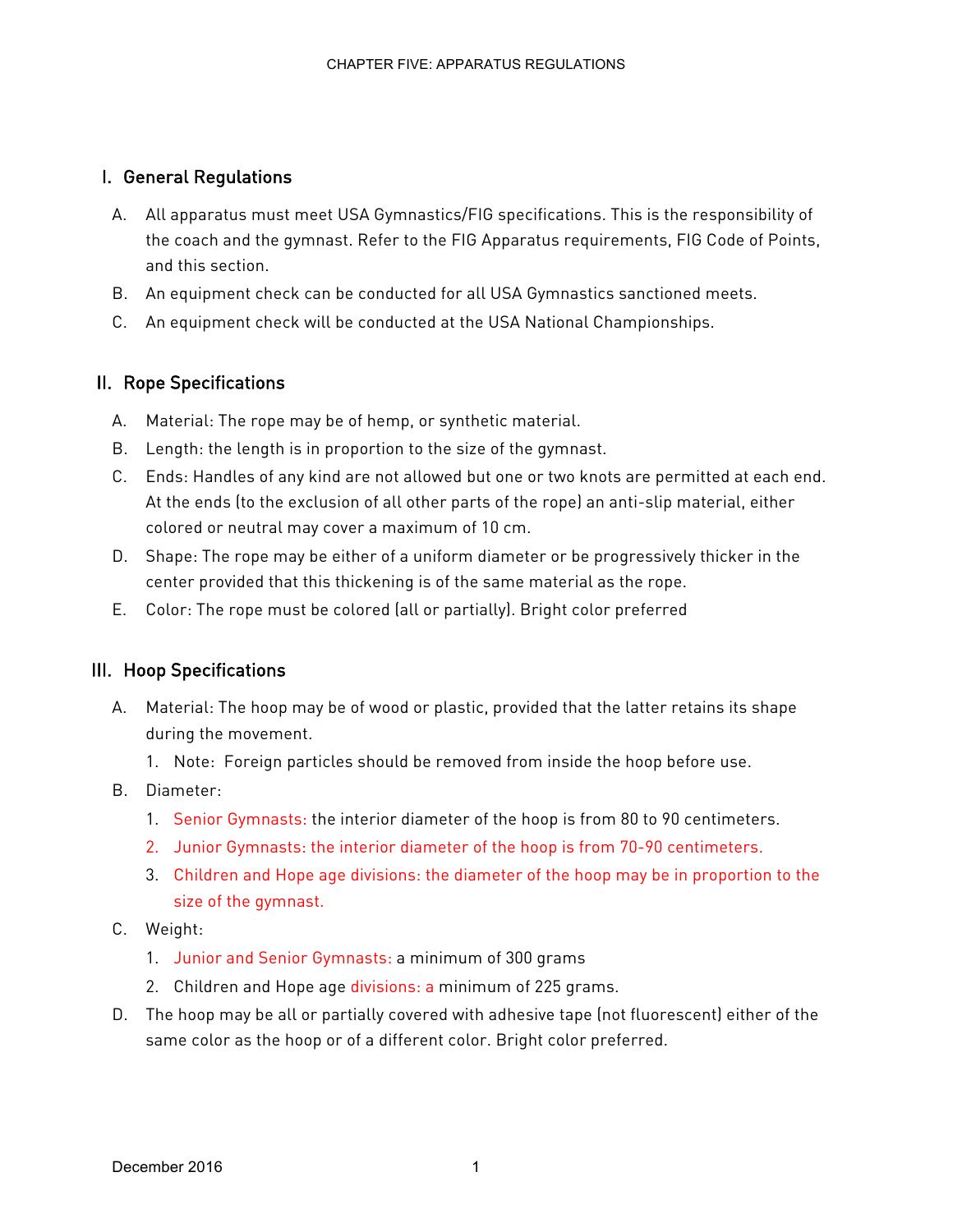# IV. Ball Specifications

- A. Material: The ball may be made of rubber or synthetic material (pliable plastic) provided that the latter possesses the same elasticity as rubber.
- B. Diameter:
	- 1. Junior and Senior Gymnasts: 18 to 20 centimeters
	- 2. Children's age divisions: The ball may be between 14 and 20cm.
- C. Weight:
	- 1. Level 9/10: a minimum of 400 grams.
	- 2. Level 7-8: a minimum weight of 330 grams.
	- 3. Level 5-6: a minimum weight of 310 grams.
- D. Note: The ball may weigh a minimum of 200 grams for the Children's age divisions.
- E. Color: The ball may be of any color.

### V. Club Specifications

- A. Material: The clubs may be made of wood or synthetic material.
- B. Length:
	- 1. Junior and Senior Gymnasts: 40 to 50 centimeters from one end to the other.
	- 2. Children's and Hope age divisions: a minimum of 25cm and appropriate to the size of the athlete
- C. Weight:
	- 1. Junior and Senior Gymnasts: a minimum of 150 grams for each club.
	- 2. Children's and Hope age divisions: Each club may weigh a minimum of 75 grams.
- D. Shape: A shape similar to that of a bottle. The wider part is called the body. The narrow part, the neck, ends in a small sphere, the head. The head has a maximum diameter of 3 cm. The head may be replaced by an enlargement of the end of the neck. An anti-slip material may cover the head provided that the diameter for this part remains at the regulatory of 3 cm. The neck and the body of the club can also be covered with adhesive tape.
- E. Color: The clubs may be of a neutral color or may be colored (all or partially) with one or several colors.

### VI. Ribbon Specifications

- A. Stick
	- 1. Material: wood, bamboo, plastic, fiberglass
	- 2. Diameter: a maximum of 1 cm at its widest part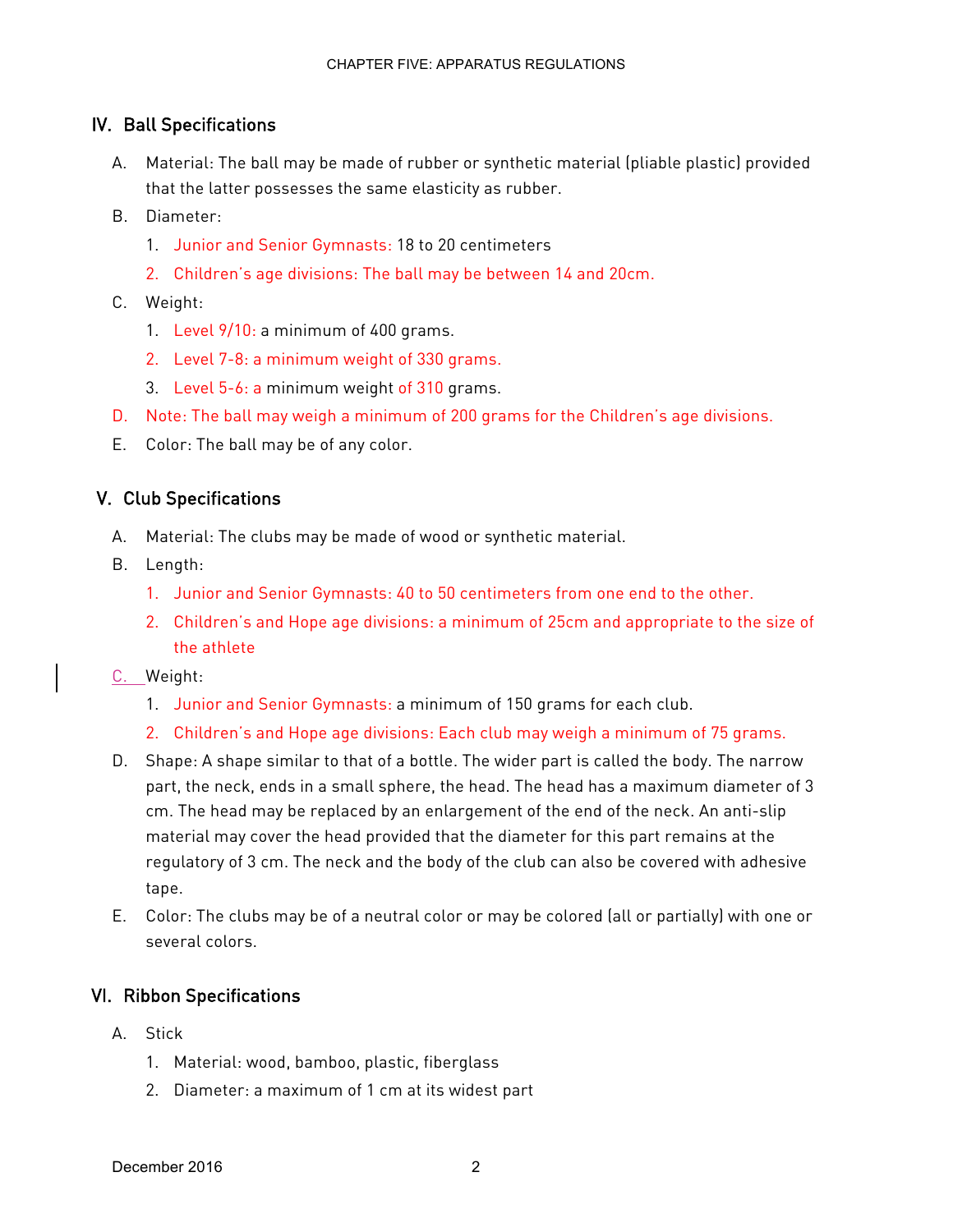- 3. Shape: cylindrical or conical, or even a combination of the two shapes.
- 4. Length: 50 to 60 cm including the ring that permits the fastening of the ribbon to the stick. The bottom end of the stick may be covered by an adhesive, anti-slip tape or may have a rubber handle for a maximum length of 10 cm at the level of the grip. The top of the stick where the ribbon will be attached may consist of:
	- a. a supple strap (string or nylon) held in place by a nylon thread wound round the stick for a maximum of 5 cm.
	- b. a metal ring fixed directly onto the stick.
	- c. a metal ring (vertical, horizontal or oblique) fixed to the stick by two metal pins held in place by nylon or metallic thread wound round the stick for a maximum of 5 cm.
	- d. a metal ring (fixed, mobile or pivoting) or a supple strap fixed to a metal tip or no more than 3 cm.
	- e. a metal ring fixed by two metal pins held by a metal tip of 3 cm long which is lengthened by nylon or metallic thread wound round the stick adding up to a maximum length of 5 cm.
	- f. color: any choice.

#### B. Ribbon

- 1. Material: satin or other similar non-starched material
- 2. Color: any choice; a single color, two colors or multicolored.
- 3. Weight: (without the stick or the attachment)
	- a. Senior Gymnasts: a minimum of 35 grams.
	- b. Junior and Hope Age Divisions: a minimum of 30 grams
	- c. Child Age Divisions: a minimum of 20 grams
- 4. Width: 4 to 6 cm.
- 5. Length is measured from one end of the ribbon to the other and must be in one piece.
	- a. The end that is attached to the stick, is doubled for a maximum length of 1 meter. This is stitched down both sides. At the top, a very thin reinforcement or rows of machine stitching for a maximum length of 5 cm is authorized.
	- b. This extremity may end in a strap, or have an eyelet (a small hole, edged with buttonhole stitch or a metal circle), to permit attaching the ribbon.
	- c. Senior Gymnasts: the finished length of the ribbon is a minimum of 6 meters
	- d. Junior/Hope Divisions (All Levels): the finished length of the ribbon is a minimum of 5 meters
	- e. Child Age Divisions: the finished length of the ribbon is a minimum of 4.5 meters
- C. Attachment of the Ribbon to the Stick
	- 1. The ribbon is fixed to the stick by means of a supple attachment such as thread, nylon cord, or a series of articulated rings.